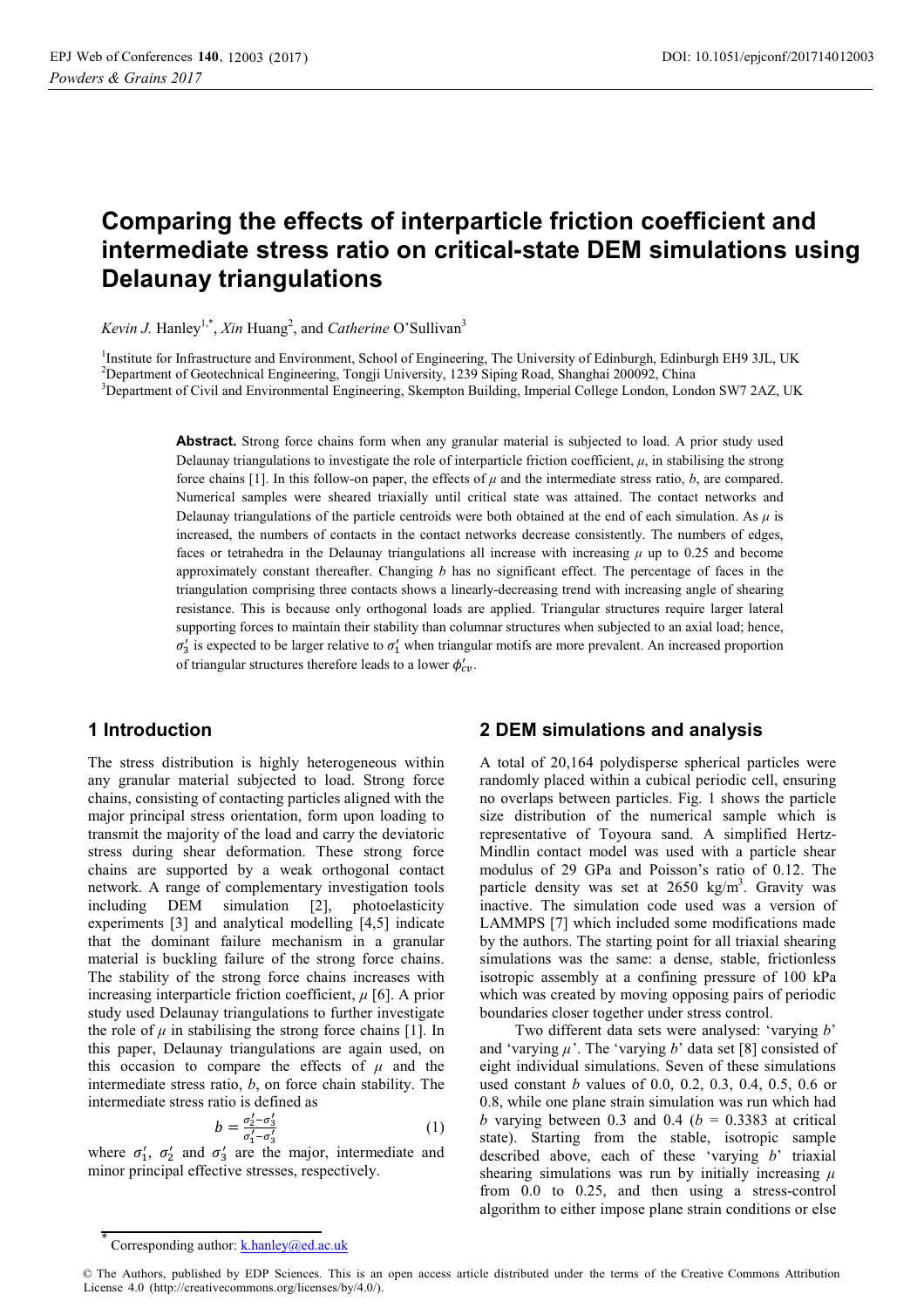maintain *b* at a defined, constant value under a constant  $\sigma'_{3}$  condition. The 'varying  $\mu$ ' data set [6] consisted of six drained shearing simulations at constant  $\mu$  values of 0.0, 0.1, 0.25, 0.5, 0.75 or 1.0. Taking the same stable, isotropic sample, each 'varying *µ*' simulation was run by changing  $\mu$  from 0.0 to one of these six values before subjecting the sample to drained triaxial compression at  $b = 0.0$ . Comparing the 'varying *b*' and 'varying  $\mu$ ' data sets, one simulation with  $b = 0.0$  and  $\mu = 0.25$  is common to both. Hence, thirteen simulations are analysed in this paper in total. Each shearing simulation continued to an axial strain of around 54%.



**Fig. 1.** Particle size distribution of numerical samples compared with that of a real Toyoura sand (adapted from [1]).

Samples were compared only at critical state, i.e., the state at which volume and stress become constant, using data obtained at the end of each simulation. The complete macro-scale responses obtained in these simulations may be seen in [6] for five of the six samples from the 'varying  $\mu$ ' data set (excluding the frictionless simulation). The effect of *b* on the macro-scale behaviour under shearing is presented in detail in [8].

By joining the centroids of the contacting particles, the contact networks were obtained. The particle centroids were also used to compute Voronoi tessellations using Voro++ [9]. Both the conventional unweighted tessellation and the radical/Laguerre tessellation which includes particle diameter in its calculation were obtained. These tessellations were converted to their Delaunay duals to enable a direct comparison between the edges of the contact networks and the edges of the associated Delaunay triangulations.

#### **3 Results and discussion**

Table 1 summarises the key macro-scale results at the critical state of each simulation. *e* is the void ratio (the volume of voids divided by the volume of solids),  $\phi_{cv}$  is the angle of shearing resistance,  $p' = (\sigma'_1 + \sigma'_2 + \sigma'_3)/3$  is the mean effective stress and  $q = \sqrt{3 \cdot J_2}$  where  $J_2$  is the second invariant of the stress deviatoric tensor  $s'_{ij}$  =  $\sigma'_{ij} - p' \cdot \delta_{ij}$  and  $\delta_{ij}$  represents the Kronecker parameter [8]. For triaxial compression with  $b = 0.0$ , *q* simplifies to the conventional definition  $q = \sigma'_1 - \sigma'_3$ .

**Table 1.** Key macro-scale data at the end of all simulations after the attainment of critical state.

| 'varying $\mu$ ' data set |        |                  |           |            |                   |
|---------------------------|--------|------------------|-----------|------------|-------------------|
| $\mu$                     | h      | $\phi'_{cv}$ (°) | $q$ (kPa) | $p'$ (kPa) | $\mathcal{C}_{0}$ |
| 0.0                       | 0.0    | 4.98             | 23.951    | 107.99     | 0.5344            |
| 0.1                       | 0.0    | 13.54            | 61.885    | 120.63     | 0.5909            |
| 0.25                      | 0.0    | 18.17            | 87.794    | 129.27     | 0.6317            |
| 0.5                       | 0.0    | 19.97            | 99.514    | 133.18     | 0.6504            |
| 0.75                      | 0.0    | 20.19            | 90.418    | 130.14     | 0.6527            |
| 1.0                       | 0.0    | 20.98            | 100.49    | 133.50     | 0.6542            |
| 'varying b' data set      |        |                  |           |            |                   |
| $\mu$                     | b      | $\phi'_{cv}$ (°) | $q$ (kPa) | $p'$ (kPa) | $\epsilon$        |
| 0.25                      | 0.0    | 18.17            | 87.794    | 129.27     | 0.6317            |
| 0.25                      | 0.2    | 19.73            | 101.86    | 140.75     | 0.6316            |
| 0.25                      | 0.3    | 20.07            | 106.91    | 146.34     | 0.6335            |
| 0.25                      | 0.3383 | 20.48            | 101.25    | 147.26     | 0.6331            |
| 0.25                      | 0.4    | 20.34            | 109.16    | 154.59     | 0.6353            |
| 0.25                      | 0.5    | 20.18            | 105.69    | 156.38     | 0.6381            |
| 0.25                      | 0.6    | 19.52            | 96.666    | 158.01     | 0.6385            |
| 0.25                      | 0.8    | 19.18            | 106.98    | 147.73     | 0.6319            |

As  $\mu$  increases, the number of contacts decreases from around 57,000 at  $\mu$  = 0.0 to 32,000 when  $\mu$  = 1.0 whereas *e* shows the opposite trend (Fig. 2a). The number of contacts is independent of *b* (Fig. 2b). There is also no obvious relationship between *e* and *b*. Analysis of a more comprehensive data set has shown a slight sensitivity might be expected [8]; nonetheless, the effect of *b* on *e* is negligibly small compared to the effect of  $\mu$  on *e*. Results for the plane strain simulation, shown as light grey markers on Fig. 2b, are in line with those for the simulations at constant *b* values.



**Fig. 2.** The variations in the number of contacts and the void ratio at critical state with (a)  $\mu$ ; (b) *b*.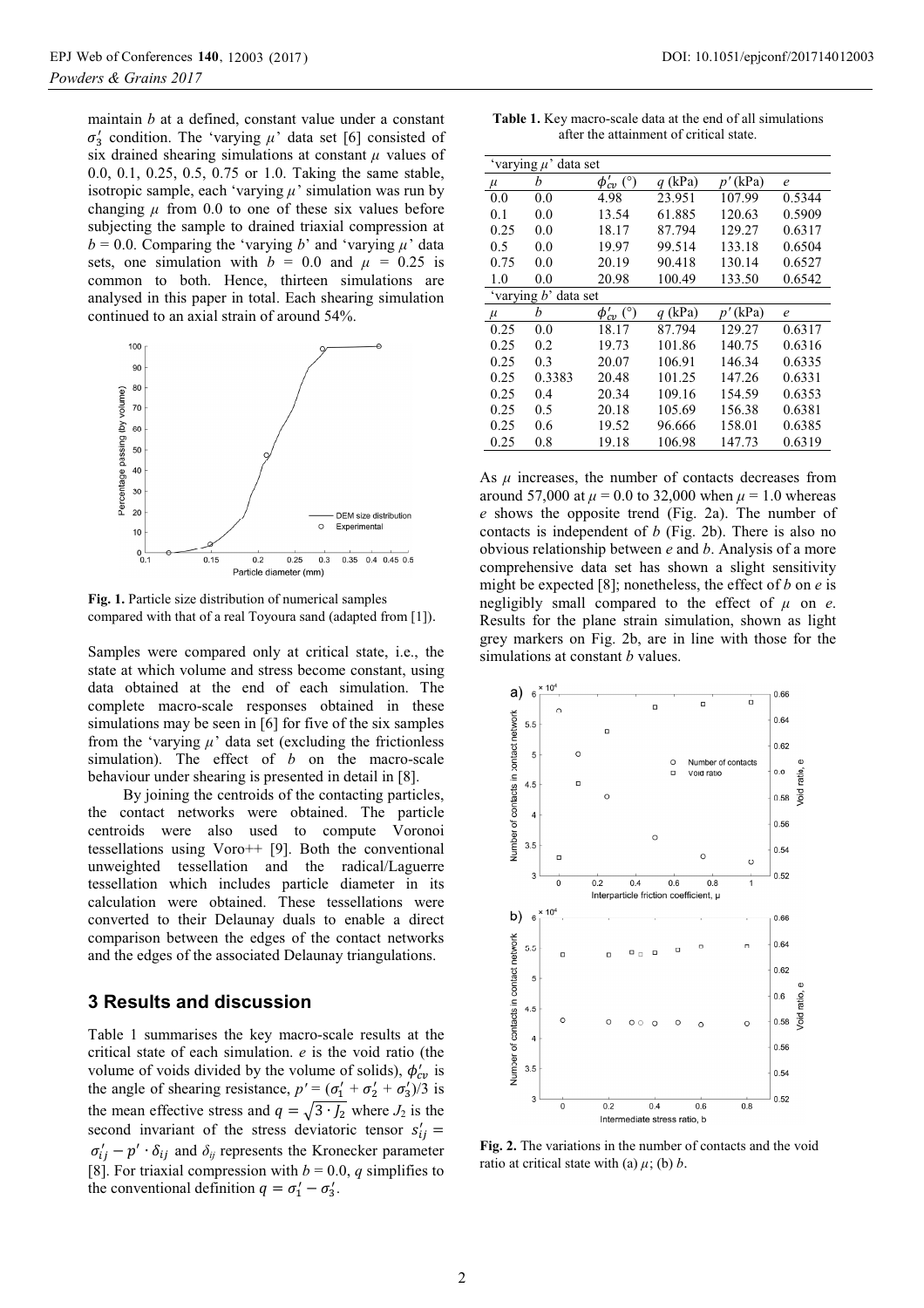The number of contacts decreases with increasing  $\mu$ ; however Fig. 3a shows that the number of edges in the Delaunay triangulations increases with  $\mu$  up to  $\mu = 0.25$ and remains approximately constant thereafter. As for the number of contacts, the number of edges in the Delaunay triangulations is unaffected by *b* (Fig. 3b). Similar results are obtained for the numbers of faces or tetrahedra in the Delaunay triangulations (Fig. 4 and Fig. 5, respectively). The trends obtained for both types of triangulation are similar; the unweighted triangulations have a consistent offset from the radical equivalents



**Fig. 3.** The number of edges at critical state in the Delaunay triangulations against (a)  $\mu$ ; (b) *b*.

These increases in the numbers of edges or faces with increasing  $\mu$  (up to  $\mu$  = 0.25) are implied in the literature, although usually for more idealised assemblies than were used for this paper. For mono-sized [10] or binary [11] assemblies of hard spheres, the average number of faces comprising a Delaunay tetrahedron decreases with increasing packing fraction (*η*). Redenbach [12] points out that this behaviour is expected as a dense packing of spheres becomes increasingly ordered as *η* increases. In this study, the total number of faces increases with increasing *μ* (Fig. 4a), with increasing *e* (Table 1) or equivalently with decreasing *η*. [13] show that the average number of edges per face is almost invariant for radical tessellations using varying ternary mixtures of spheres simulated using DEM. Hence, it may be inferred that the average number of edges per tetrahedron also decreases with increasing *η*. As *η* increases, so too does the coordination number. For an idealised 2D random

tessellation, an approximate relationship is presented in [14] based on Euler's formula: increasing the coordination number, and hence *η*, reduces the average number of edges per tetrahedron. In 3D, a reduction in the average number of edges per tetrahedron also implies a reduction in the average number of faces per tetrahedron [14].



**Fig. 4.** The number of faces at critical state in the Delaunay triangulations against (a)  $\mu$ ; (b) *b*.

The percentage of faces in the triangulation comprising three interparticle contacts  $(P_{fc})$  decreases monotonically as  $\mu$  is increased [1]. Fig. 6 shows that increasing  $\mu$ reduces  $P_{fc}$  but increases  $\phi'_{cv}$ . The relationship between  $P_{fc}$  and  $\phi'_{cv}$  is almost linear. The shear resistance increases when the proportion of triangular structures is reduced. A tentative explanation was proposed in [1], that the effect of  $\mu$  on strength is much more significant than the proportion of triangular structures. It is likely that the observations in Fig. 6 are because only orthogonal loads are applied in these simulations. Triangular structures require larger lateral supporting forces to maintain their stability than columnar structures when subjected to an axial load; hence,  $\sigma'_{3}$  is expected to be larger relative to  $\sigma'_1$  when triangular motifs are more prevalent. Since the angle of shearing resistance is calculated as  $\begin{pmatrix} \n\sigma'_{1} & -\sigma'_{3}\n\end{pmatrix}$   $(\sigma'_{1} + \sigma'_{3})$ , an increased proportion of triangular structures leads to a lower  $\phi_{cv}$ . This contribution to strength due to microscale particle geometry reinforces the contribution to strength due to interparticle friction [6] as  $\mu$  is increased.